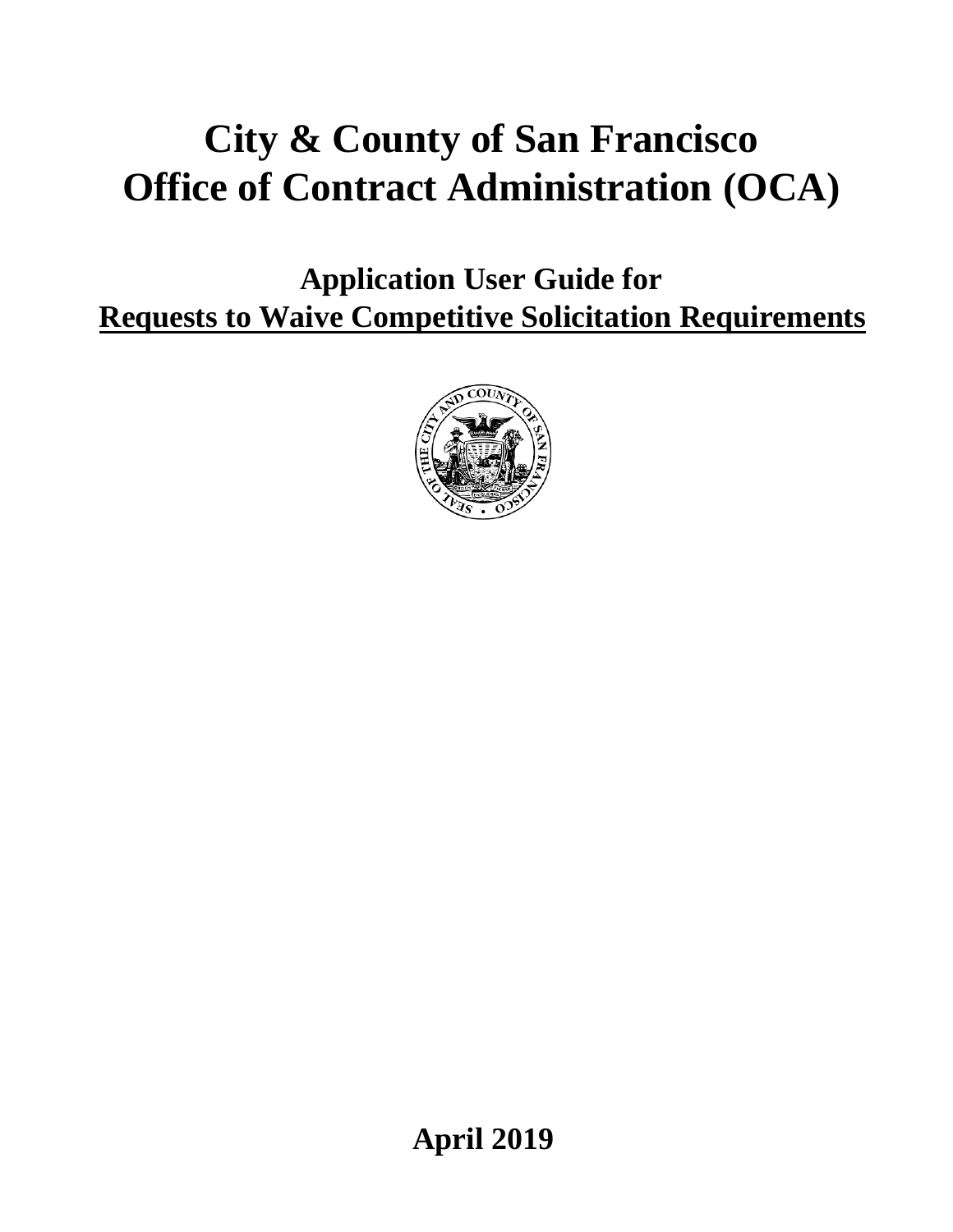# **Table of Contents**

|                                                           | Page |
|-----------------------------------------------------------|------|
|                                                           |      |
|                                                           |      |
| III. Department Head Approval for an OCA Waiver Request11 |      |
|                                                           |      |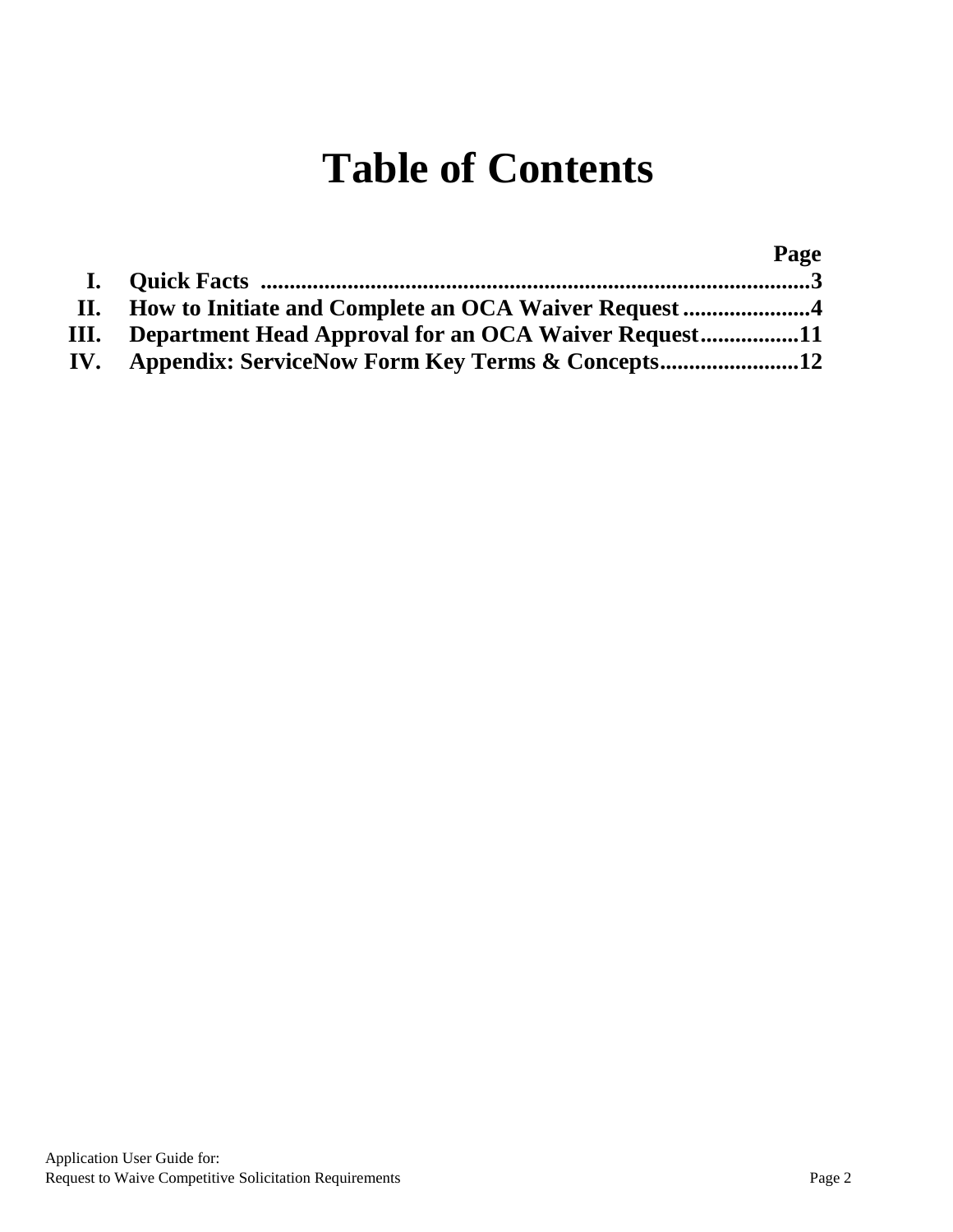# **I. Quick Facts**

This Application User Guide provides basic instructions for navigating the Office of Contract Administration (OCA) "Request to Waive Competitive Solicitation Requirements" using ServiceNow. This process **replaces the paper version of the Sole Source Waiver Request Form P-21.5(b)** and that form should no longer be completed for a waiver request to OCA.

### **What is the purpose of the OCA Waiver Request?**

The purpose is to request OCA to waive or modify its solicitation requirements for purchases greater than \$10,000. **An approved request is limited to the amounts stated in the submission**. If the requesting department seeks to exceed the approved amounts, it must submit a new request for the increased amount.

## **When should the requester initiate the OCA Waiver Request?**

OCA Waiver Requests must be submitted to and approved by OCA **prior** to the encumbrance of funds and/or contract execution.

## **Who can open a request for an OCA Waiver Request?**

A request to waive competitive solicitation requirements using ServiceNow may be opened by any City department staff with CCSF Active Directory email credentials.

## **What is the Approval Process for an OCA Waiver Request?**

A request through this application will initially be routed to the requestor's **Department Head,** or an individual delegated with such authority. Once approved by the Department Head, the request will route to OCA.

If OCA requires additional information but no corrections, OCA will request additional information from the department. *A request for additional information will not restart the approval process*.

If OCA requires corrections to be made to the submission, OCA will reject the request back to the department to make those corrections. *A rejection will restart the approval process*.

Once a request has been approved by OCA, the initiator will be notified by email.

## **Can I replace my Department Head with someone else?**

Your Department Head determines who may be delegated with signatory authority for the purpose of submitting a request in this portal. However, please ensure OCA has a memo on file with the names of the individuals so delegated and/or attach a copy of such memo with your request.

## **What documents should I include/upload with my request?**

To submit a complete request, attach (1) all documents requested by the questions you answer and (2) Any supporting documentation for the dollar amount requested, such as a quote. *Do not attach OCA's Sole Source Waiver Request Form P-21.5(b) as this form has been replaced by this application*.

\*\*\*\*\*\*

For additional details regarding the OCA Request to Waive Competitive Solicitation Requirements submission, please contact the Office of Contract Administration (415-554-6743).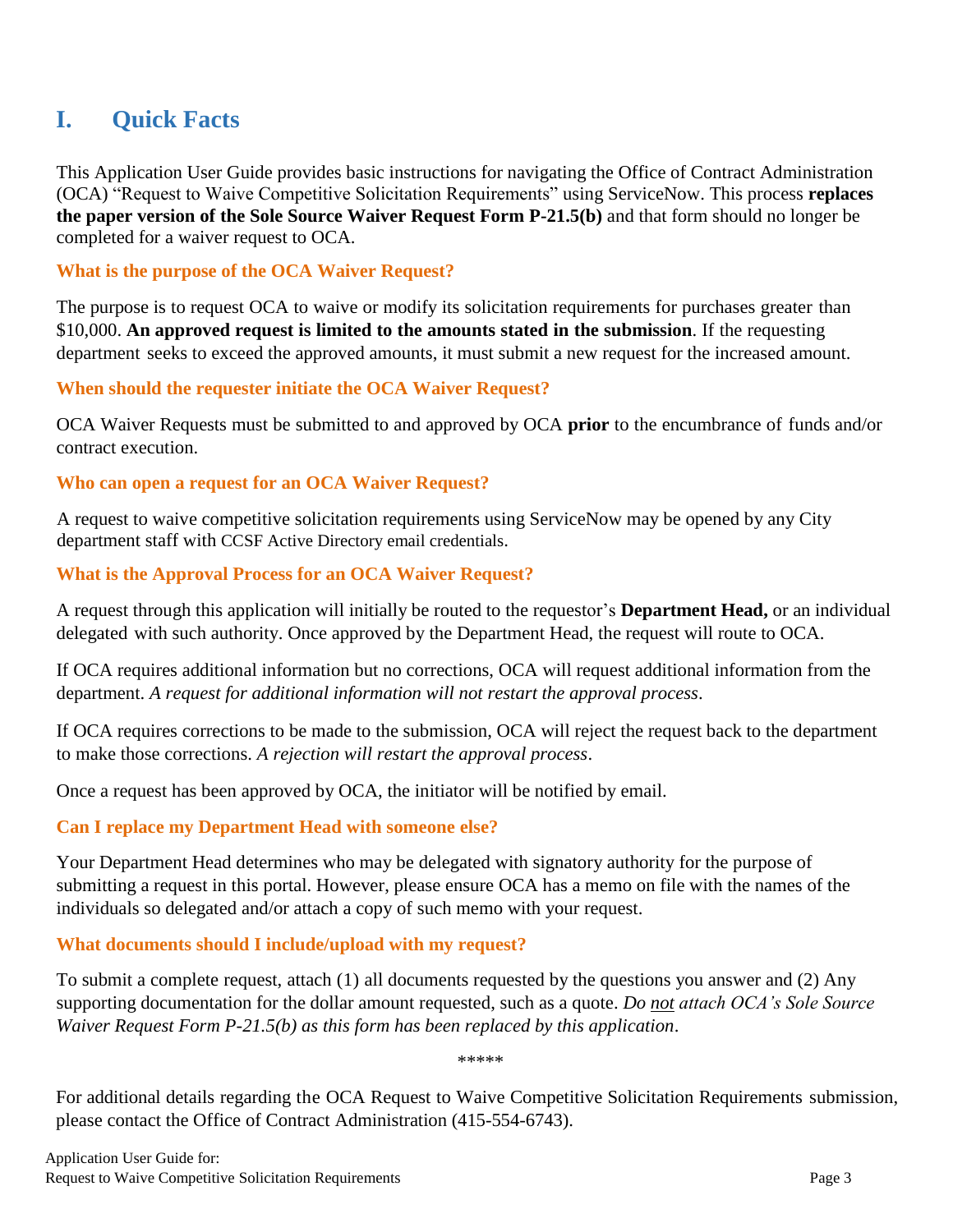# **II. How to Initiate and Complete an OCA Waiver Request**

- **1. Go to ServiceNow: [ccsfdt.service-now.com.](http://ccsfdt.service-now.com/)**
- 2. **Sign in** with your CCSF Active Directory email credentials.



#### **3. Create a New Request:**

On the left-hand navigation menu, **search for "OCA Waiver"** application and **select "Create New". To view your other submissions, select "My OCA Waivers."**

**Navigator > OCA Waiver > Create New**

| шшп                                                      | <b><i>LAN FRANCISCO</i></b><br><b>DEPARTMENT OF</b><br><b>TECHNOLOGY</b> |               | <b>Service Management</b>                                                                                                                                                                                                                                                  |                   |                     |           |   |
|----------------------------------------------------------|--------------------------------------------------------------------------|---------------|----------------------------------------------------------------------------------------------------------------------------------------------------------------------------------------------------------------------------------------------------------------------------|-------------------|---------------------|-----------|---|
| <b>OCA Waiver</b>                                        |                                                                          | ⊗             | OCA Waiver Request<br>New record                                                                                                                                                                                                                                           |                   |                     |           |   |
| 同                                                        |                                                                          | $^\copyright$ | Draft                                                                                                                                                                                                                                                                      | Dept. Head        |                     | OCA Admin |   |
| <b>OCA Waiver</b><br><b>Create New</b><br>My OCA Waivers |                                                                          |               | The purpose of this request is to request OCA to waive or modify its solicitation require<br>contract execution. In addition, all requests must be approved by the requesting depar<br>submission. If the requesting department seeks to exceed the approved amounts, it m |                   |                     |           |   |
|                                                          |                                                                          |               |                                                                                                                                                                                                                                                                            | Number            | OCAWVR0001248       |           |   |
|                                                          |                                                                          |               |                                                                                                                                                                                                                                                                            | Requested for     |                     |           | Q |
|                                                          |                                                                          |               |                                                                                                                                                                                                                                                                            | * Department Head |                     |           | Q |
|                                                          |                                                                          |               |                                                                                                                                                                                                                                                                            | Opened            | 2019-03-21 15:11:52 |           | Ö |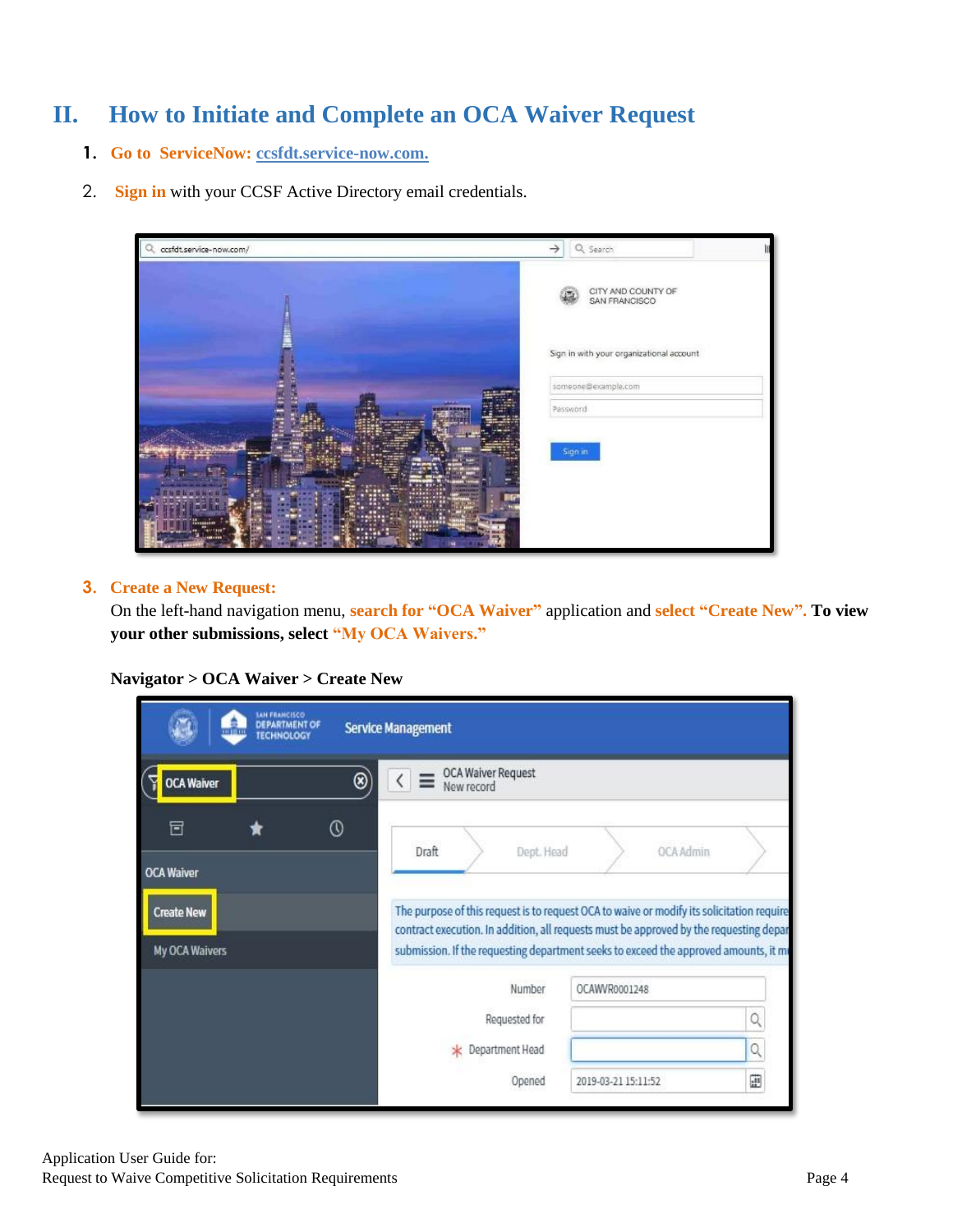#### 4. **Complete all fields on the top half of the record** in accordance with below screenshot:

|                 | OCA Waiver Request - OCAWVR0001238                                                                                                                                                                                                                                                                                                                                                                                                                                                                                                                                        |                                   |                              | <b>Attach supporting</b><br>documentation here'                                                                          |                                           | Save<br>000                                                                      |
|-----------------|---------------------------------------------------------------------------------------------------------------------------------------------------------------------------------------------------------------------------------------------------------------------------------------------------------------------------------------------------------------------------------------------------------------------------------------------------------------------------------------------------------------------------------------------------------------------------|-----------------------------------|------------------------------|--------------------------------------------------------------------------------------------------------------------------|-------------------------------------------|----------------------------------------------------------------------------------|
|                 | <b>Request Status</b>                                                                                                                                                                                                                                                                                                                                                                                                                                                                                                                                                     |                                   |                              |                                                                                                                          |                                           |                                                                                  |
| Draft           | OCA Admin<br>Dept. Head                                                                                                                                                                                                                                                                                                                                                                                                                                                                                                                                                   | <b>Supervising Purchaser</b>      |                              | Asst./Director<br>Completed                                                                                              |                                           | Rejected                                                                         |
| amount.         | The purpose of this request is to request OCA to waive or modify its solicitation requirements for purchases greater than \$10,000. Your request must be approved by OCA prior to the<br>encumbrance of funds and/or contract execution. In addition, all requests must be approved by the requesting department's Director or an individual delegated with such authority. An<br>approved request is limited to the amounts stated in this submission. If the requesting department seeks to exceed the approved amounts, it must submit a new request for the increased |                                   |                              |                                                                                                                          |                                           |                                                                                  |
| Number          | OCAWVR0001238                                                                                                                                                                                                                                                                                                                                                                                                                                                                                                                                                             |                                   | <b>Request Status</b>        | Draft                                                                                                                    |                                           |                                                                                  |
| * Requested for | Defaults to logged in user, field is<br>$Q_{\bullet}$<br>$\odot$<br>editable                                                                                                                                                                                                                                                                                                                                                                                                                                                                                              | <b>Click magnifying</b>           | $*$ Requesting<br>Department | Defaults to Requested For user's<br>department, field is read only                                                       |                                           | $\odot$                                                                          |
| Department Head | Q                                                                                                                                                                                                                                                                                                                                                                                                                                                                                                                                                                         | glass to select<br>name from CCSF | Requester Phone              |                                                                                                                          |                                           |                                                                                  |
| Opened          | 2019-03-20 19:40:56                                                                                                                                                                                                                                                                                                                                                                                                                                                                                                                                                       | directory                         | Opened by                    | Defaults to logged in user, field is read<br>only                                                                        |                                           | $\odot$                                                                          |
| fields          | Asterisks denote required                                                                                                                                                                                                                                                                                                                                                                                                                                                                                                                                                 |                                   | Watch list                   | Add people to the watch<br>list to be copied on<br>notifications sent to the<br>requester using the two<br>fields below. | 廷<br>×<br>$\circledcirc$<br>$\widehat{a}$ | Click lock to<br>open/close<br>watch list<br>Click magnifying<br>glass to select |
|                 |                                                                                                                                                                                                                                                                                                                                                                                                                                                                                                                                                                           |                                   |                              | Add CCSF employees here                                                                                                  | $Q^I$                                     | names from<br><b>CCSF</b> directory                                              |
|                 |                                                                                                                                                                                                                                                                                                                                                                                                                                                                                                                                                                           |                                   |                              | Enter non CCSF email here                                                                                                | Ø                                         |                                                                                  |

*Note: Only the Department Head can determine who in your department may be delegates with signatory authority for the purpose of submitting a request in this Portal. If someone other than the Department Head is listed as the approver, please ensure OCA has a memo on file with the names of the individuals so delegated and/or attach a copy of such memo with your request.*

- 5. Scrolling down the record, **complete the Short Description** field by providing a brief description stating the reason for the OCA Waiver request.
- 6. If applicable, **select Supplier ID** by clicking the magnifying glass next to the field and searching for the appropriate Supplier ID for the request.

| * Short Description | Provide a brief description of the request                 |
|---------------------|------------------------------------------------------------|
| $\star$ Supplier ID | Click magnifying glass to search<br>available Supplier IDs |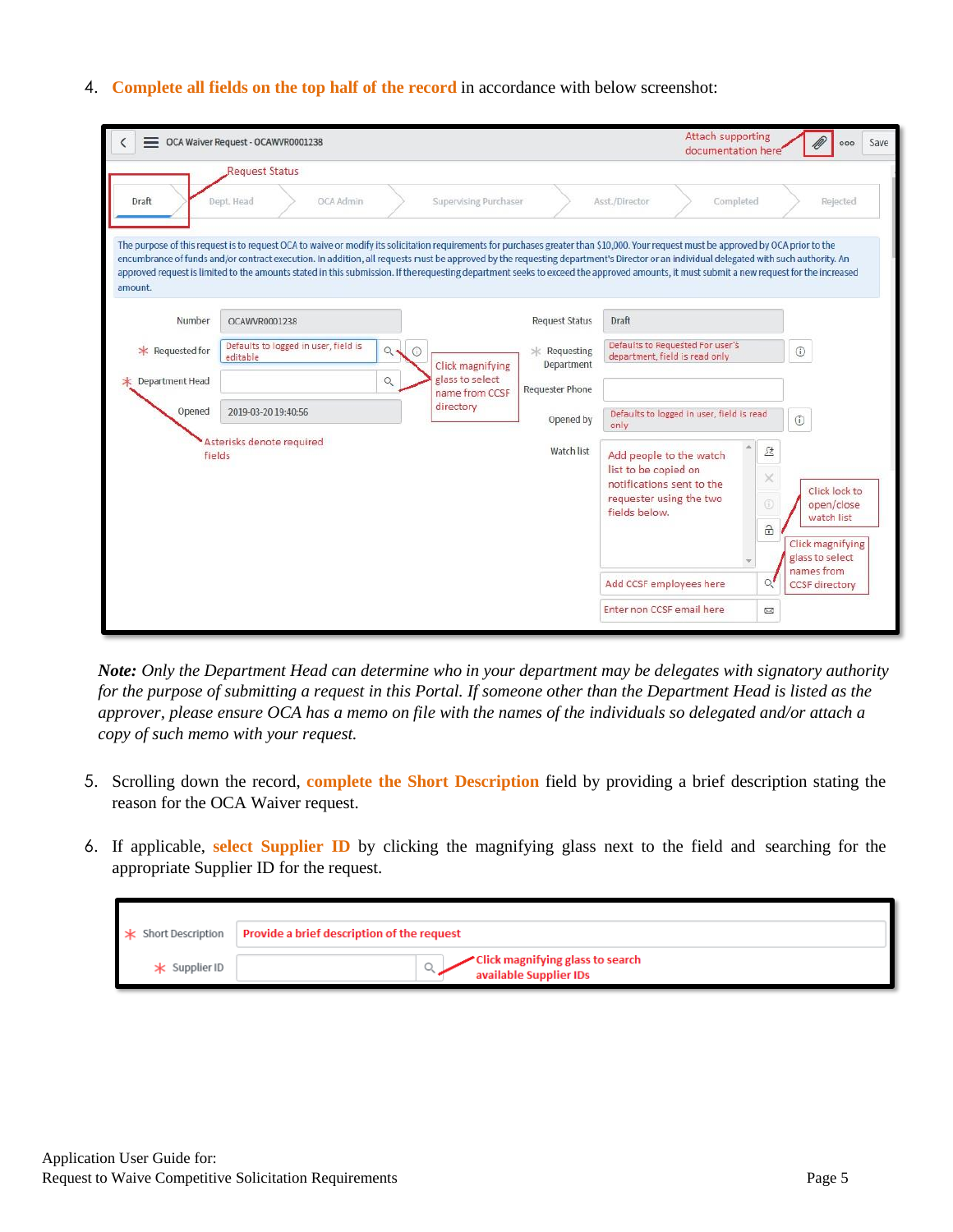- 7. Select whether the request is **NEW** or a **MODIFICATION**.
	- a. **New Requests:**

Select **New** from the drop down:

| $*$ Is this a new                 | New                                                  |  |
|-----------------------------------|------------------------------------------------------|--|
| request or a<br>modification of a | $-$ None $-$<br><b>New</b>                           |  |
| previously approved<br>request?   | Modification - Digital<br>Modification - Non Digital |  |

Enter the **requested dollar amount** for the OCA Waiver Request:

| Is this a new<br>÷<br>request or a<br>modification of a | New | $\star$ Requested<br>Amount | 0.00 |
|---------------------------------------------------------|-----|-----------------------------|------|
| previously approved<br>request?                         |     | 332 MY 1045 1-17 0          |      |

#### b. **Modifications to a request previously approved outside of ServiceNow:**

Select **Modification – Non-Digital** from the dropdown menu

| $*$ Is this a new<br>request or a<br>modification of a<br>previously approved<br>request? | Modification - Digital                               |
|-------------------------------------------------------------------------------------------|------------------------------------------------------|
|                                                                                           | $-$ None $-$<br>New<br><b>Modification - Digital</b> |
|                                                                                           | <b>Modification - Non Digital</b>                    |

Complete additional fields:

| $\angle$ Is this a new                                   | Increase amount<br>Modification - Non Digital              |                    | 0.00 |
|----------------------------------------------------------|------------------------------------------------------------|--------------------|------|
| request or a<br>modification of a<br>previously approved | <b>Enter S amount of increase</b><br>Previously Approved   | Amounts            | 0.00 |
| request?                                                 | Enter previously approved amount<br><b>Total Requested</b> | USD:0.00<br>Amount |      |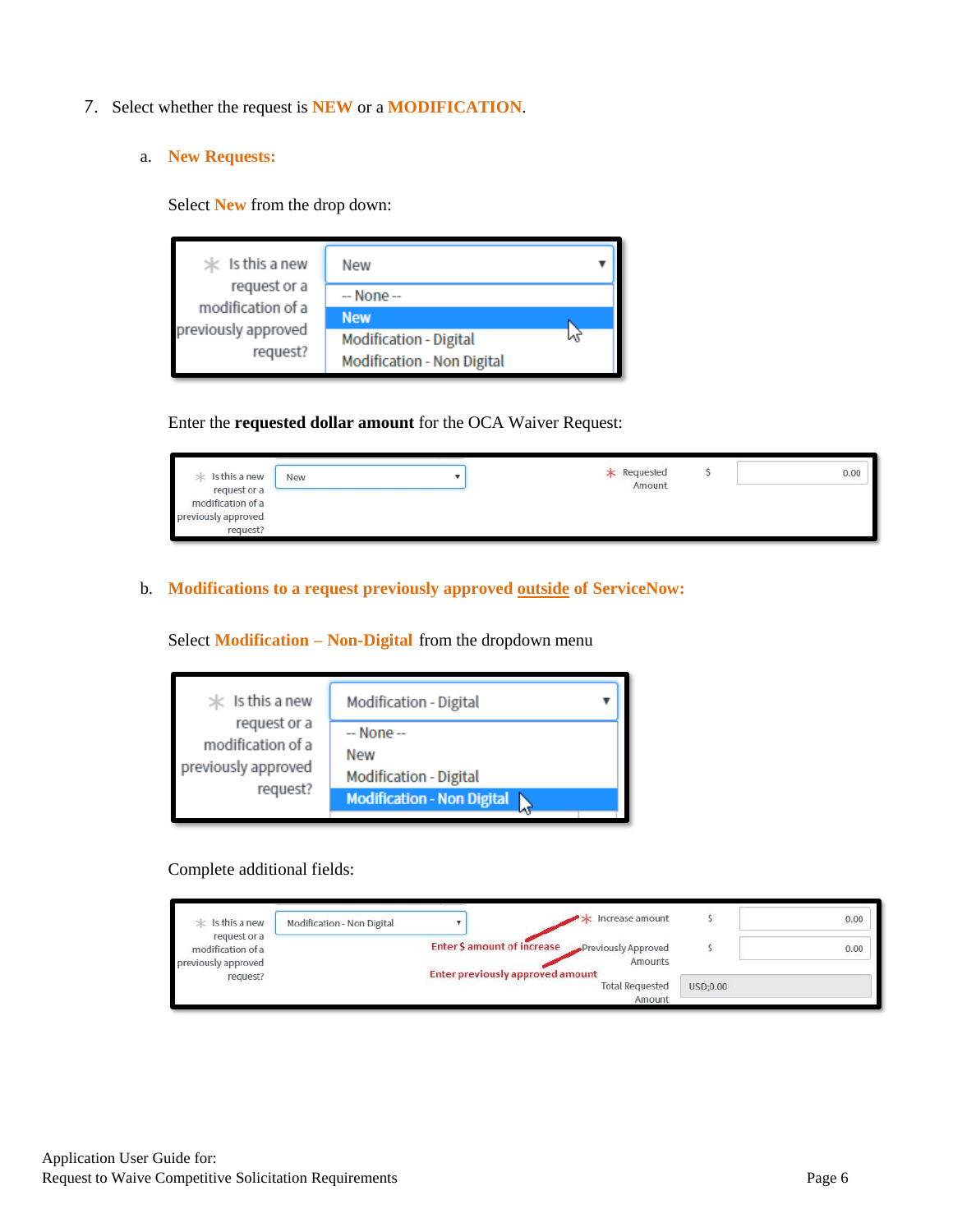#### c. **Modifications to a request previously approved in ServiceNow:**

 $\angle$  Is this a new New  $\overline{\mathbf{v}}$ request or a  $-$  None $$ modification of a New previously approved **Modification - Digital** ℕ request? Modification - Non Digital

Select **Modification – Digital** from the dropdown menu

#### Complete additional fields.

| $*$ Is this a new<br>request or a        | Modification - Digital |          | $\star$ Increase amount                                              |          | 0.00 |
|------------------------------------------|------------------------|----------|----------------------------------------------------------------------|----------|------|
| modification of a<br>previously approved |                        |          | Previously Approved<br>Amounts<br><b>Enter \$ amount of increase</b> | 0.00     |      |
| request?<br>Last Approved OCA            |                        | $\alpha$ | <b>Total Requested</b><br>Amount                                     | USD:0.00 |      |
| Waiver Request ID                        |                        |          | <b>Search and select</b><br>previous request<br>number               |          |      |

#### 8. **Select Document Type**:

a. **Contracts**: Select Contract and enter 10-digit Contract ID, if known, in the Enter Contract ID field.

| Document type             | Requisition                                                             |   |                   |                    |
|---------------------------|-------------------------------------------------------------------------|---|-------------------|--------------------|
|                           | $-$ None $-$<br><b>Contract</b><br><b>Purchase Order</b><br>Requisition | W |                   |                    |
| Document type<br>Contract |                                                                         |   | Enter Contract ID | Sample: 1000013289 |

b. **Purchase Orders:** Select Purchase Order and enter 10-digit Purchase Oder ID, if known, in the Enter Purchase Order ID field:

|               | Document type  | Purchase Order                       |   |                      |                    |  |
|---------------|----------------|--------------------------------------|---|----------------------|--------------------|--|
|               |                | $-$ None $-$<br>Contract             |   |                      |                    |  |
|               |                | <b>Purchase Order</b><br>Requisition | w |                      |                    |  |
| Document type | Purchase Order |                                      |   | Enter Purchase Order | Sample: 0000269951 |  |
|               |                |                                      |   | ID                   |                    |  |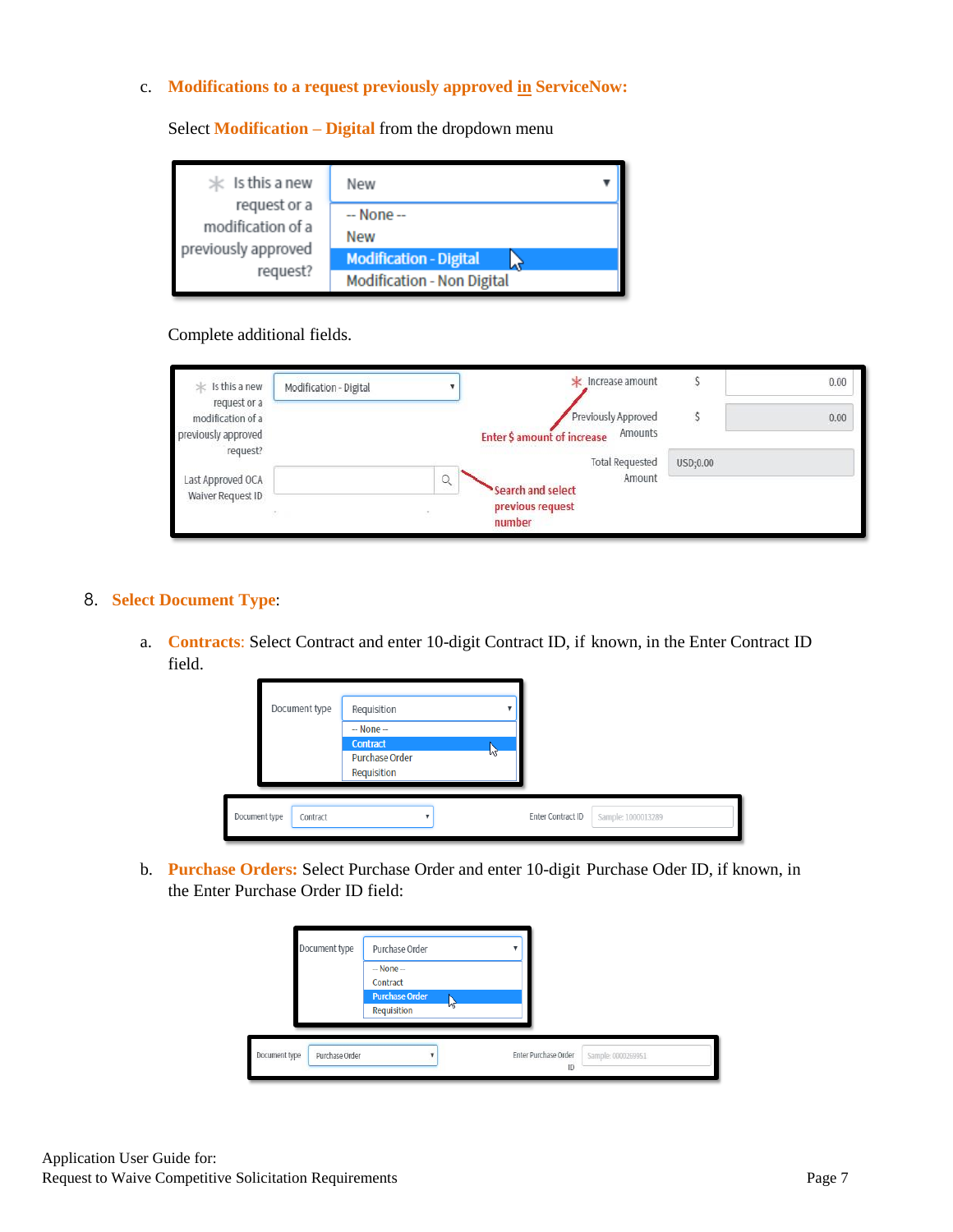c. **Requisitions**: Select Requisition and enter 10-digit Requisition ID, if known, in the Enter Requisition ID field:

| Document type |             | Purchase Order                                                                |                      |                    |
|---------------|-------------|-------------------------------------------------------------------------------|----------------------|--------------------|
|               |             | $-$ None $-$<br>Contract<br><b>Purchase Order</b><br><b>Requisition</b><br>۸ī |                      |                    |
| Document type | Requisition |                                                                               | Enter Requisition ID | Sample: 0000269951 |

9. Select **Purchase Type/s** if known, check all that apply:



10. **Provide a description of the requested product** or service and a business justification:



11. **Select reason(s) for the request** from the list of available options:

| Select the reason for this request. Based on your selection, a tab will appear below with questions                                                             |
|-----------------------------------------------------------------------------------------------------------------------------------------------------------------|
| Regulation 21.5(b): No Other Source or Only One Vendor willing to Contract with the City.                                                                       |
| Regulation 21.5(b): No Substitute                                                                                                                               |
| Regulation 21.5(c): Perishable foods                                                                                                                            |
| Regulation 21.5(d): Proprietary Articles                                                                                                                        |
| Regulation 21.5(e): Pilot Project with a Term Not to Exceed Two Years                                                                                           |
| Regulation 21.5(f): Micro LBE Set Asides pursuant to Chapter 14B.7(K) of the Administrative Code (If selected, no additional questions or information required) |
| Regulation 21.5(g): Federal Funds (If selected, no additional questions or information required)                                                                |
| Regulation 21.16(b): Reciprocal Agreements with Other Public and Non Profit Agencies                                                                            |
| Regulation 21.16(c): Solicitations for Multiple Departments                                                                                                     |
| Regulation 21.30(d): Software Support/Renewal/Upgrade (N/A for NEW licenses)                                                                                    |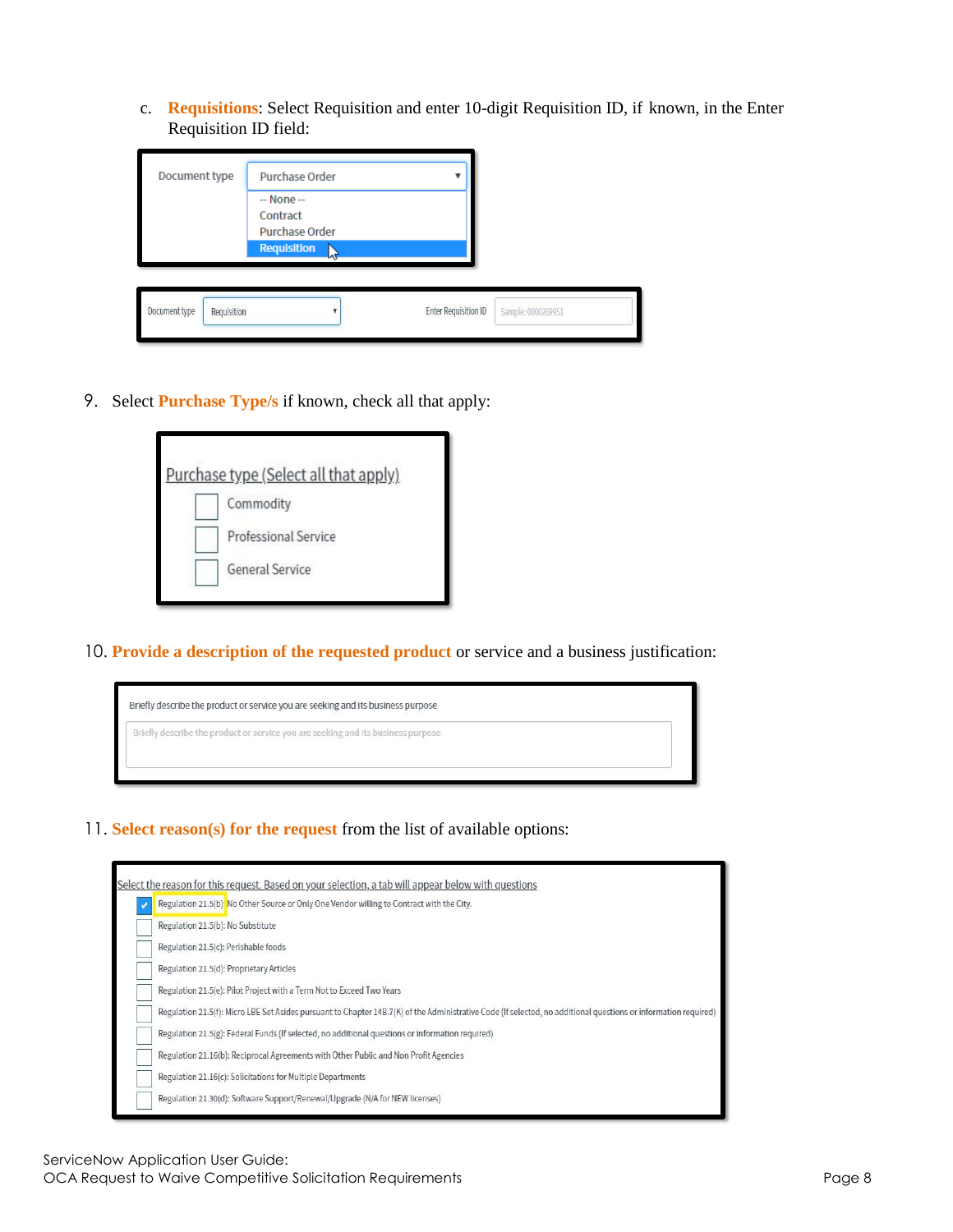12. **Answer all questions.** Based on the selected reason(s), an additional tab will be exposed with a list of mandatory questions to be completed.

| Regulation 21.5(b1)* | Activities                                                                                                                                                                                                                    |  |
|----------------------|-------------------------------------------------------------------------------------------------------------------------------------------------------------------------------------------------------------------------------|--|
|                      | If this request pertains to support for proprietary software licenses or equipment, OCA may approve this request pursuant to Admin Code Section 21.30(d). However, departments must still provide a response to each question |  |
|                      | 1. What is the purpose of this product or service?                                                                                                                                                                            |  |
|                      |                                                                                                                                                                                                                               |  |
|                      |                                                                                                                                                                                                                               |  |
|                      | 2. Why this is the only product or service that will meet the City's needs?                                                                                                                                                   |  |
|                      |                                                                                                                                                                                                                               |  |
|                      |                                                                                                                                                                                                                               |  |
|                      | 3. If applicable, is the product or services proprietary in nature such that it is available from only one source?<br>If yes, please provide a letter from the supplier supporting this assertion.                            |  |
|                      |                                                                                                                                                                                                                               |  |
|                      |                                                                                                                                                                                                                               |  |
|                      |                                                                                                                                                                                                                               |  |
|                      | 4. If applicable, how long have the goods or services been used by your department?                                                                                                                                           |  |
|                      |                                                                                                                                                                                                                               |  |
|                      |                                                                                                                                                                                                                               |  |
|                      | 5. What steps were taken to verify that this is the only vendor or contractor that can provide the services or products                                                                                                       |  |
|                      |                                                                                                                                                                                                                               |  |
|                      |                                                                                                                                                                                                                               |  |
|                      | 6. What efforts were made to obtain the best possible price?                                                                                                                                                                  |  |
|                      |                                                                                                                                                                                                                               |  |
|                      |                                                                                                                                                                                                                               |  |
|                      | 7. If there are compliance issues, have you received a waiver from CMD?                                                                                                                                                       |  |
|                      |                                                                                                                                                                                                                               |  |
|                      |                                                                                                                                                                                                                               |  |

#### **13. Upload Documents:**

To submit a complete request, attach:

- (1) all documents requested by the questions you answer and
- (2) Any supporting documentation for the dollar amount requested, such as a quote.

Do not attach OCA's Sole Source Waiver Request Form P-21.5(b) as this form has been replaced by this application.

If you do not upload required documents, you will receive the following message:

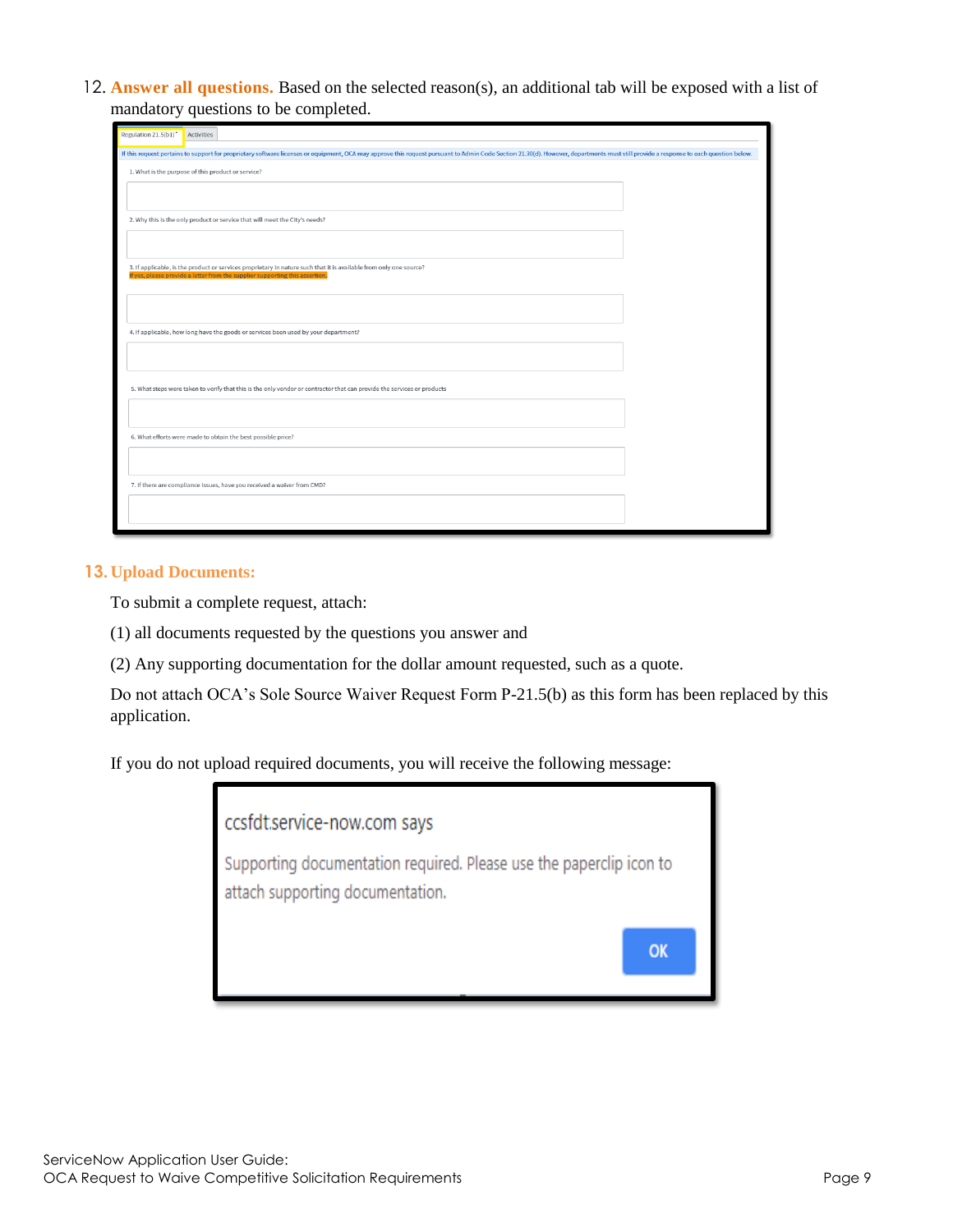#### 14. **Save or Update Record:**

In the upper right-hand or lower left-hand corner of the screen, you can choose to SAVE or UPDATE your record.

Save will save the record for further completion or review:

| Save and remain in record |        |                  |  |  |  |  |
|---------------------------|--------|------------------|--|--|--|--|
| Save                      | Update | Request Approval |  |  |  |  |

Update will save the record and then close it. You may return to it later for further completion:

| Follow                                 |  | Save | Update | Request Approval |  |  |  |  |
|----------------------------------------|--|------|--------|------------------|--|--|--|--|
| Update will save and close the request |  |      |        |                  |  |  |  |  |

15. **Request Approval**. The Request Approval button is located both at top right and lower left of the screen.

| Update<br>Save | Request Approval                       |        |                  |
|----------------|----------------------------------------|--------|------------------|
|                | Submit request for<br>Save<br>approval | Update | Request Approval |

Upon submission, no edits can be made to the request.

#### **16. Approval Path for a Submitted Request:**

- a. **Department Head:** Request is routed to your Department Head or delegated authority you entered.
- b. **OCA Admin**: Once approved by your Department Head, the request is routed to OCA Admin staff who will assign the request to an OCA Supervising Purchaser and an OCA Assistant Director/Director.
- c. **OCA Supervising Purchaser:** Reviews, Approves, Rejects or Requests Additional Information.
- d. **OCA Assistant Director/Director:** Reviews, Approves, Rejects or Requests Additional Information.

#### **Description of Possible OCA Actions:**

- **If OCA requires additional information but no corrections,** OCA will request additional information from the department. A request for additional information will not restart the approval process.
- If OCA requires corrections to be made to the submission, OCA will reject the request back to the department to make those corrections. A rejection will restart the approval process.
- **OCA Approves:** Once a request has been approved by OCA, the initiator will be notified by email.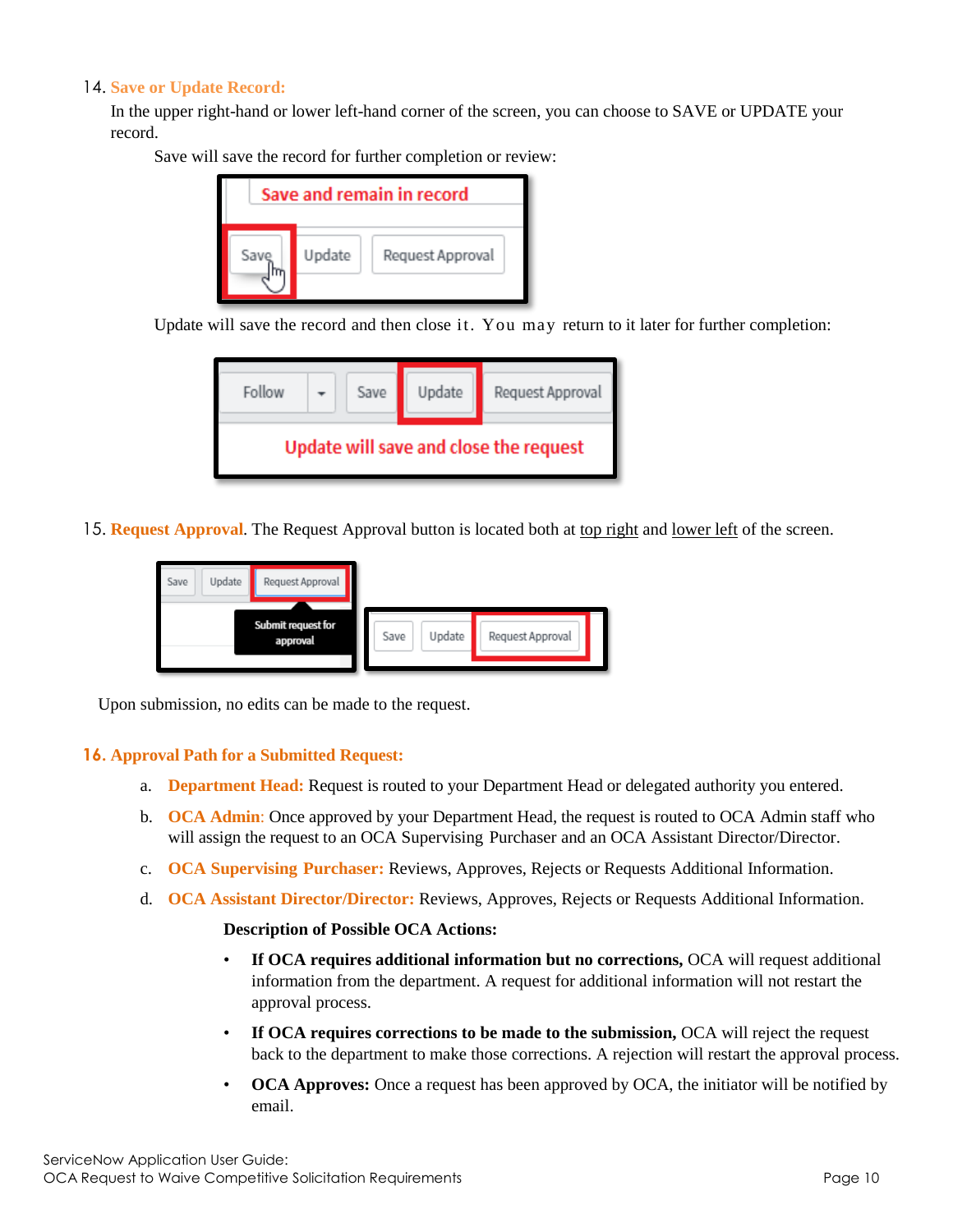# **III. Department Head Approval for an OCA Waiver Request**

Upon submission of a request, the Department Head **will receive an email to approve the request upon submission for approval**.

The Department Head can:

- (1) Approve the request by clicking on the " Approve" link in the body of the email
- (2) Reject the request by clicking on the "Reject" link in the body of the email
- (3) View the request details by clicking on the "Take me to OCA Waiver Request" button in the body of the email.

| Dear Linda Gerull,                                                                                                                                                               |
|----------------------------------------------------------------------------------------------------------------------------------------------------------------------------------|
| Reghu Jayachandran's request to 'Waive Competitive Solicitation Requirements' is routed to you for review and approval.                                                          |
| Requester: Reghu Jayachandran<br>Department: TIS<br>Short Description: This is Testing<br><b>Detailed Description: Testing</b><br>Requested total cost: \$21,110.00              |
| Click here to approve OCAWVR0001167                                                                                                                                              |
| Click here to reject OCAWVR0001167                                                                                                                                               |
| Take me to OCA Waiver Request                                                                                                                                                    |
| Upon your approval, this form will automatically routed to OCA admin for review and approval. If rejected, requester - 'Reghu Jayachandran' will be notified of you<br>decision. |
| Thank you.                                                                                                                                                                       |

Under Option 3, the Department Head must approve or reject within the body of the request as shown below:

| OCAWVR0001312<br>=              |           |           | $v^4 \equiv 000$<br>$\mathscr{Q}$<br>Update | Approve<br>$\sim$      | Reject |
|---------------------------------|-----------|-----------|---------------------------------------------|------------------------|--------|
| $\operatorname{\mathsf{State}}$ | Requested | Approving | OCA Waiver: OCAWVR0001312                   | <b>RULL</b><br>$\odot$ |        |
|                                 |           | Approver  | Linda Gerull                                | $\odot$                |        |
|                                 |           |           |                                             |                        |        |
|                                 |           |           |                                             |                        |        |
|                                 |           |           |                                             |                        |        |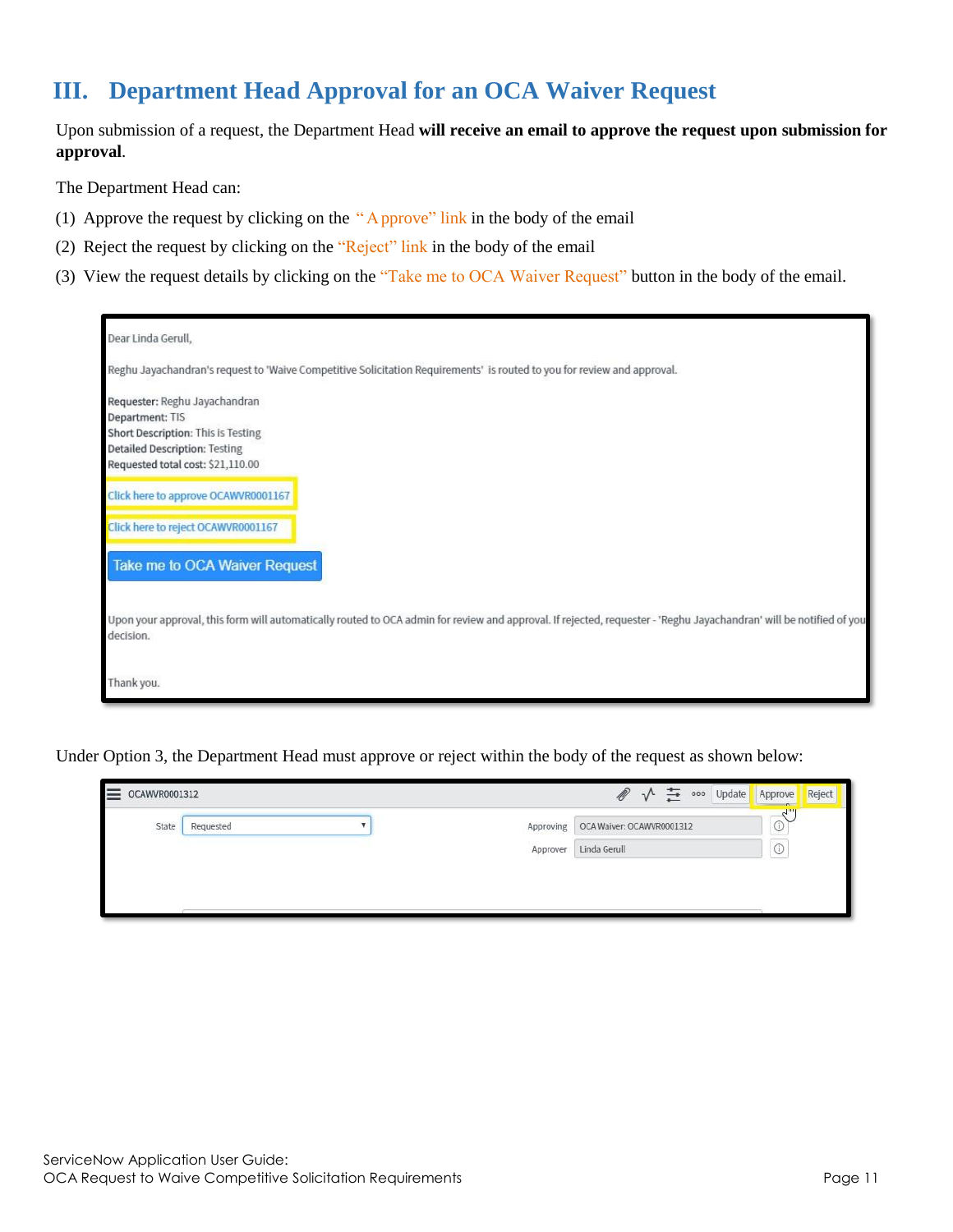# **IV. Appendix: ServiceNow Form Key Terms & Concepts**

□ **What is ServiceNow?** ServiceNow is provided "in the cloud" as a software-as-a-service (SaaS). ServiceNow houses all the components of the product including the hardware and databases which your organization accesses using a web browser.

CCSF Department of Technology's ServiceNow instance hosts the custom OCA Sole Source Waiver application developed by DT and can be reached at *ccsfdt.service-now.com*

- $\Box$  **Number Field** This is the record/request unique identifier. It is system generated and a restricted field. To ensure that the number field cannot be changed when first opening a ticket, this field is read-only and mandatory.
- $\Box$  **Requested for** The Requested for field identifies who the request is being opened for and is mandatory.
- □ **Request Status** The Request Status field displays the current state of the request.
- □ **Requesting Department** Identifies the Requester's department and will pre-populate based upon the Requester. The Department field is read-only.
- $\Box$  **Requester Phone** Auto populated if requester business phone number is available in Active Directory. This data can be edited and populated manually as well.
- $\Box$  **Opened By** This field identifies who opened/created the request. This field is populated by the system and is read only.
- $\Box$  **Opened** The opened field displays date and time when the request is initially created in draft mode.
- $\Box$  **Short Description** A brief description of the request. This field is mandatory upon creation of a request.
- □ **Watch list** This field enables addition of users who are interested in tracking the progress of a request. Persons listed on the Watch list will have visibility to the record and receive the same notifications that are sent to the requester.
- □ **Additional Comments (Customer visible)** A journal field to be used to share comments which are visible to the end-user.

#### □ **Reference Fields:**

You may see certain fields on your form that have a magnifying glass to the right of the blank space. These are known as Reference fields, because you must *refer* to an existing form in this field. For example, in the Caller Reference field, you cannot just free type a user name; instead, you must select an existing record from the User list.

- 1. To view the list of available reference values, click the magnifying glass.
- 2. A list of records opens that corresponds to that reference field. For example, the magnifying glass in the Requested for opens a list of Users; whereas the magnifying glass in the Supplier ID field opens a list of Supplier IDs. Select the desired record by clicking on the underlined value in the first column.
- 3. The selected value now appears in the Reference field.
- 4. This selected value refers to another form, which you can access by clicking the Reference Icon to the right of the field value.

Hint: You don't have to open the magnifying glass to search for your reference value if you already know what you are looking for. Simply begin typing the value in the Reference field and select from the resulting list**.**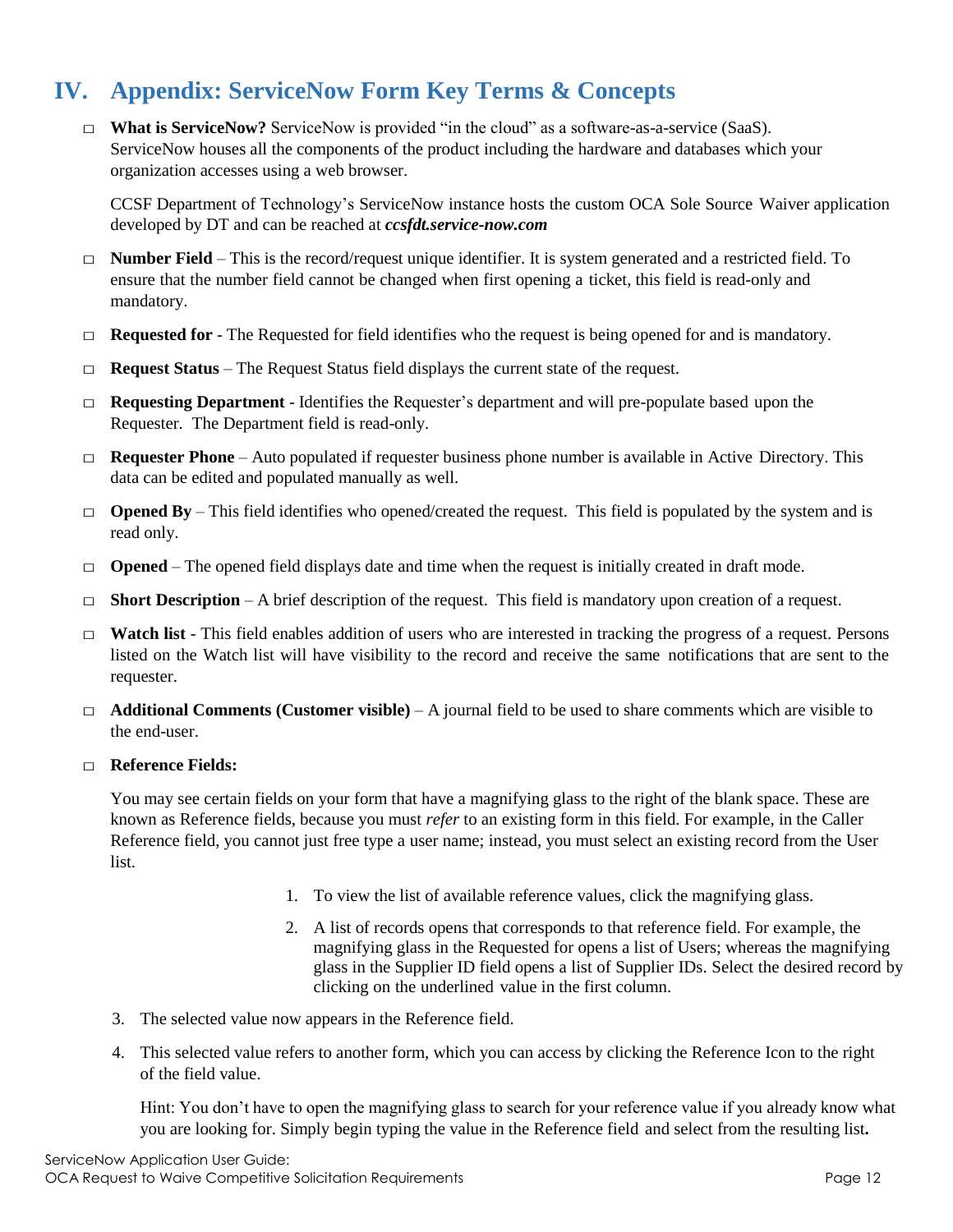| Number                                                  | OCAWVR0001022                                                                                                                                                                                         |                    |                                                                                                                                                                              |                              |                                                           |  |  |
|---------------------------------------------------------|-------------------------------------------------------------------------------------------------------------------------------------------------------------------------------------------------------|--------------------|------------------------------------------------------------------------------------------------------------------------------------------------------------------------------|------------------------------|-----------------------------------------------------------|--|--|
| Requested for                                           | carol wo<br>Showing 1 through 6 of 6<br>Carol Wolther carol.wolther@sfmta.com<br>Carol Wong<br>carol.r.wong@sfgov.org<br>Carol Wong<br>carol.w.wong@sfgov.org<br>Carol Wong<br>carol.x.wong@sfgov.org | ó                  | Reference fields are identified<br>by a magnifying glass<br>Simply begin typing the expected value,<br>if known and Select the appropriate<br>value from the drop-down list. |                              |                                                           |  |  |
| Ξ<br><b>Users</b><br>$\equiv$ Name $\blacktriangledown$ | Carol.X.Wong@sfmta.com<br>Carol Wong<br>Carol Wood<br>carol.wood@sfusd.edu<br>Go to<br>Search<br>Name<br>v<br>All > Name starts with carol won<br>$\equiv$ First name                                 | $\equiv$ Last name | To browse the entire list of possible<br>values, click the Magnifying Glass.<br>44.4<br>$\equiv$ Email                                                                       | $\mathbf 1$<br>to $4$ of $4$ | $\equiv$ Department                                       |  |  |
| carol won                                               | Search                                                                                                                                                                                                | Search             | Search                                                                                                                                                                       | Search                       |                                                           |  |  |
| Carol Wong                                              | Carol                                                                                                                                                                                                 | Wong               | carol.r.wong@sfgov.org                                                                                                                                                       | CAT                          | Hint: Want a shortcut<br>to fill out Reference            |  |  |
| <b>Carol Wong</b>                                       | Carol                                                                                                                                                                                                 | Wong               | carol.x.wong@sfgov.org                                                                                                                                                       | <b>ADM</b>                   | fields? Simply begin<br>typing the reference<br>value and |  |  |
| <b>Carol Wong</b>                                       | Carol                                                                                                                                                                                                 | Wong               | Carol.X.Wong@sfmta.com                                                                                                                                                       | <b>MTA</b>                   | select it from the list                                   |  |  |
| <b>Carol Wong</b>                                       | Carol                                                                                                                                                                                                 | Wong               | carol.w.wong@sfgov.org                                                                                                                                                       | <b>FIR</b>                   |                                                           |  |  |

If a reference value is accepted, the field background remains white and additional icons may appear to the right of the field (i.e. Reference icon). If the field turns red, that means the value is not recognized, and you will not be able to save the record.

| <b>Requested for</b> | janet young       | <b>Requested for</b> | <b>Carol Wong</b> |  |
|----------------------|-------------------|----------------------|-------------------|--|
|                      | Invalid reference |                      |                   |  |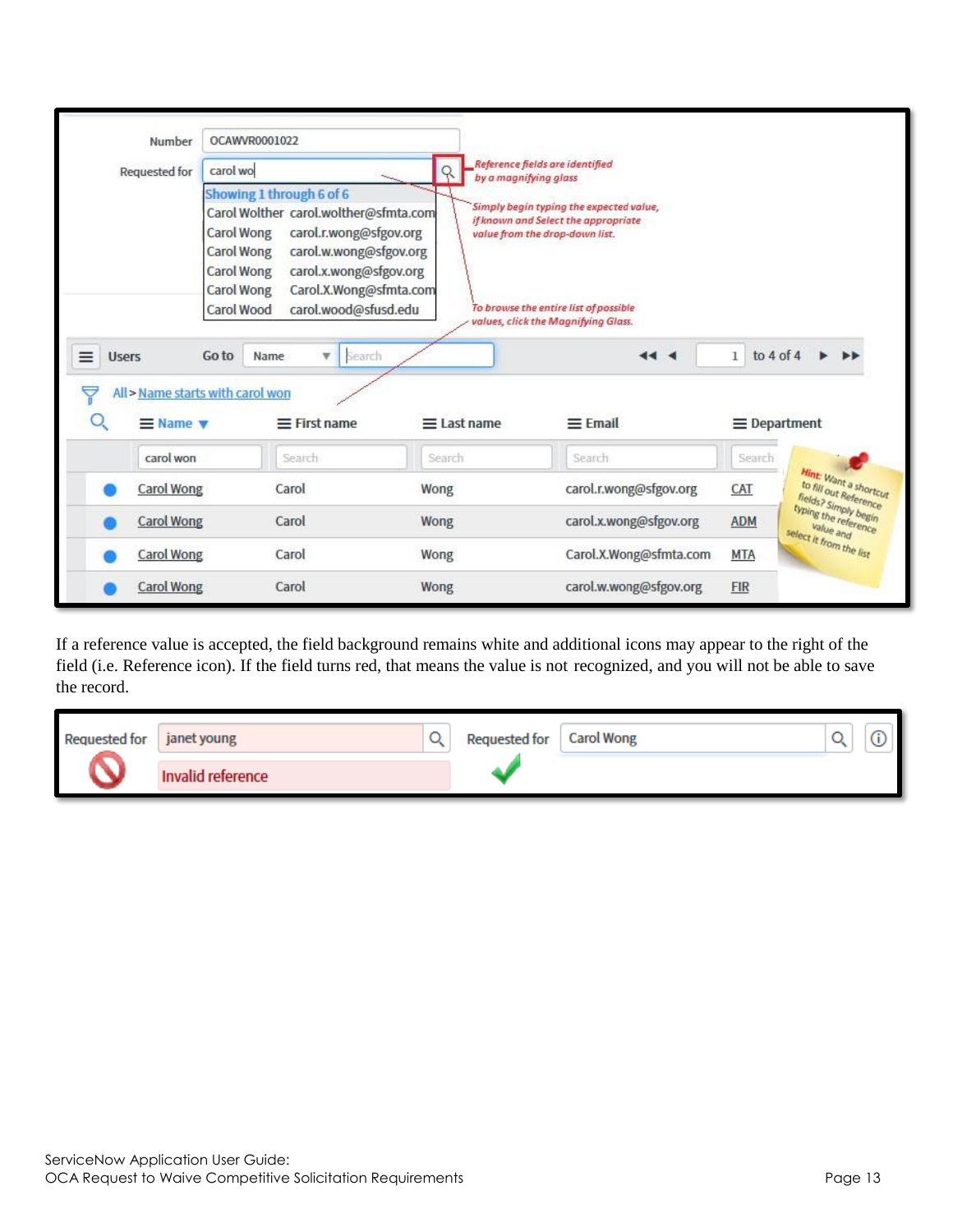$\Box$  **Reference Icon:** On forms, the reference icon ( $\Box$ ) appears by populated reference fields. Clicking the icon opens a read-only preview of the referenced record**.**

| Supplier ID<br>Ж              | 0000024621           | ⊙<br>$\alpha$                            | Reference record preview on a form                      |  |  |
|-------------------------------|----------------------|------------------------------------------|---------------------------------------------------------|--|--|
| Is this a new<br>request or a | New                  | $\overline{\phantom{a}}$                 | Requested<br>Ж.<br>Amount                               |  |  |
| <b>OCA Supplier</b>           |                      |                                          | Hold SHIFT and move the cursor to keep this window open |  |  |
| SetID                         | <b>SHARE</b>         | <b>Supplier Name</b>                     | <b>BAY AREA LEGAL AID</b>                               |  |  |
| Supplier ID                   | 0000024621           | Short Name                               | BAYAREALEG-001                                          |  |  |
| <b>Address</b>                | 1735 TELEGRAPH AVE   |                                          |                                                         |  |  |
| City                          | <b>OAKLAND</b>       | Persistence                              | Regular                                                 |  |  |
| State                         | CA                   | Withholding                              | $\mathbb{N}$                                            |  |  |
| Postal                        | 94612                | Withholding Name                         |                                                         |  |  |
| Country                       | <b>USA</b>           | Open For Ordering                        | γ                                                       |  |  |
| <b>Effective Status</b>       | Active               | Vendor Location<br><b>Effective Date</b> | 2017-11-14                                              |  |  |
| <b>Supplier Status</b>        | Approved             | Vendor Location Eff                      | Active                                                  |  |  |
| Classification                | <b>Outside Party</b> | <b>Status</b>                            |                                                         |  |  |
|                               |                      | Vendor Location<br>Description           | PAYMODE                                                 |  |  |

- □ **Add attachments:** You can upload a file as an attachment to your record using the following steps:
	- 1. Navigate to the record.
	- 2. Click the attachments icon  $(\mathscr{D})$ .
	- 3. Click Choose Files or Browse, depending on your browser, and navigate to a file.
	- 4. (Optional) Upload multiple files in one of the following ways.
		- *a.* Select multiple files at the same time in the file browser. *Internet Explorer does not support this feature.*
		- b. Add each file on a separate line by clicking Add Another Attachment, and then clicking Choose Files on the next line. Repeat until all desired files are selected. This feature is available in all supported browsers.
	- 5. Click Attach.
		- *a.* Attached files appear in the Current file attachments list and at the top of the form. A message appears if a file is not attached because it is too large or is a restricted file type. Administrators can configure these limits.
	- 6. Close the pop-up window to return to the form.